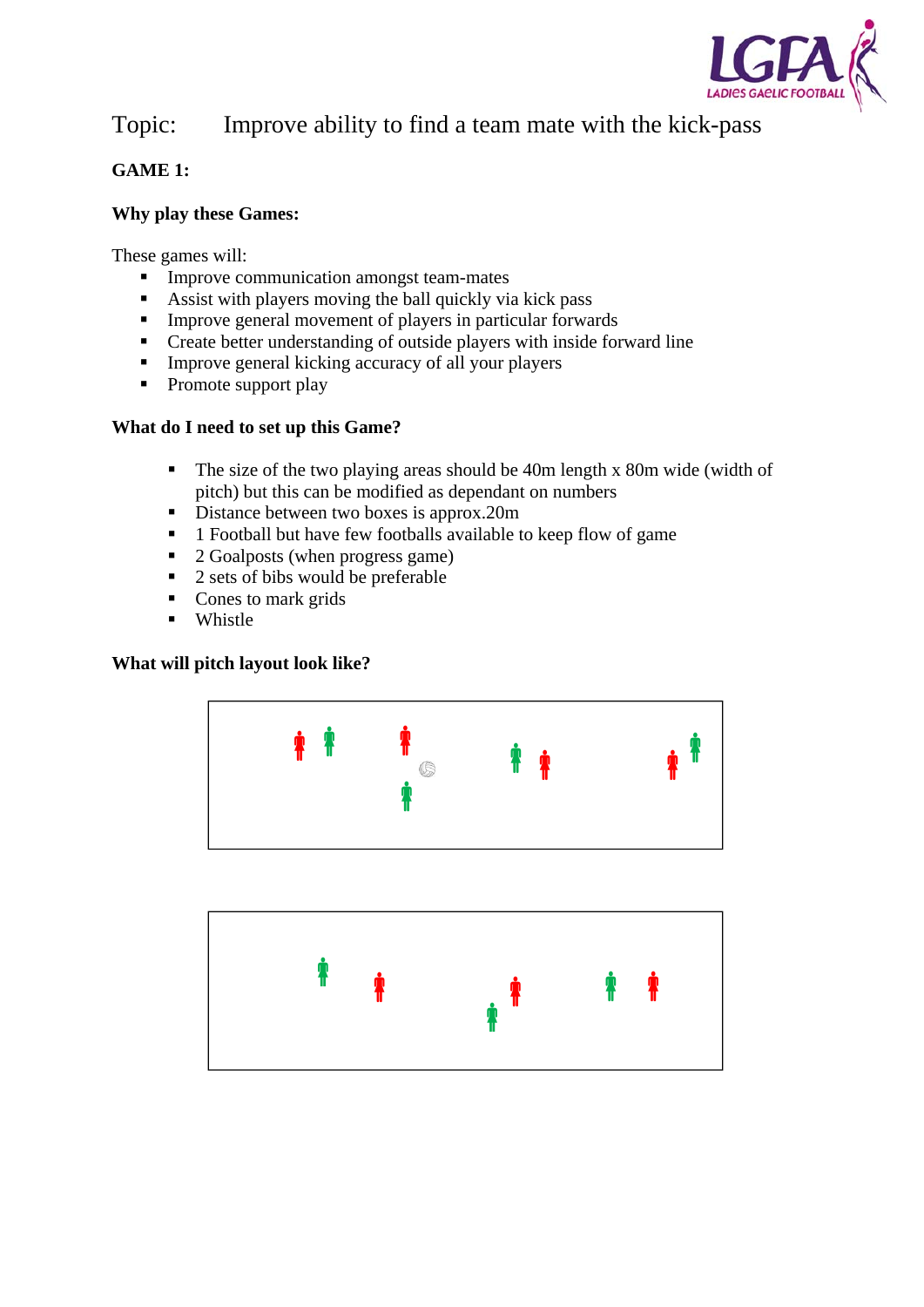#### **How do you play this Game?**

#### **Start of Play:**

- $\blacksquare$  Select two teams
- Divide each team into two groups and place one group from each team in each square
- Play is commenced when coach throws ball into one square

#### **Rules of Play:**

- All rules of Ladies Gaelic Football can apply at start
- **Players must perform at least two hand-passes in a square before taking the option of** transferring the ball to another team mate in the opposite square.
- All players are not allowed to stand still, all players must be moving constantly even when ball in opposite square

#### **How do you score in the Game?**

 When a team mate transfers the ball to a fellow team mate in the opposite square via a kick pass

#### **What changes can be made to the Game?**

|                | <b>How can I make the Game Easier?</b>                | How can I make the Game Harder?                                                                     |
|----------------|-------------------------------------------------------|-----------------------------------------------------------------------------------------------------|
| <b>Space</b>   | Decrease distance between the<br>squares.             | Increase distance between squares                                                                   |
| <b>Task</b>    | No restriction re minimum number<br>of hand-passes    | No hop or solo                                                                                      |
| Equipment      | Have more than one ball in play                       | Have goals at back of each square and<br>when team receives ball then they must<br>try score a goal |
| <b>Players</b> | Deploy an extra player in one square<br>for each team | Add in goalkeepers                                                                                  |

| <b>Problem</b>                        | <b>Solution</b>                                      |
|---------------------------------------|------------------------------------------------------|
| Players unable to win their own ball  | Ensure player makes right decision when looking      |
|                                       | to kick pass ball across into the other square.      |
|                                       | Important team mate has at least 60% chance of       |
|                                       | winning possession and play ball to side that is the |
|                                       | advantage of team mate, away from opposing           |
|                                       | player                                               |
| Team too slow to deliver the ball     | Remove solo and bounce to ensure first time play     |
| Lack of movement of players to create | Players must be moving constantly. Players may       |
| space and support person on ball      | need to make two, three runs before getting ball     |
| Lack of composure                     | Important players only distribute the ball when they |
|                                       | know that their team mate is in a good position to   |
|                                       | win the ball                                         |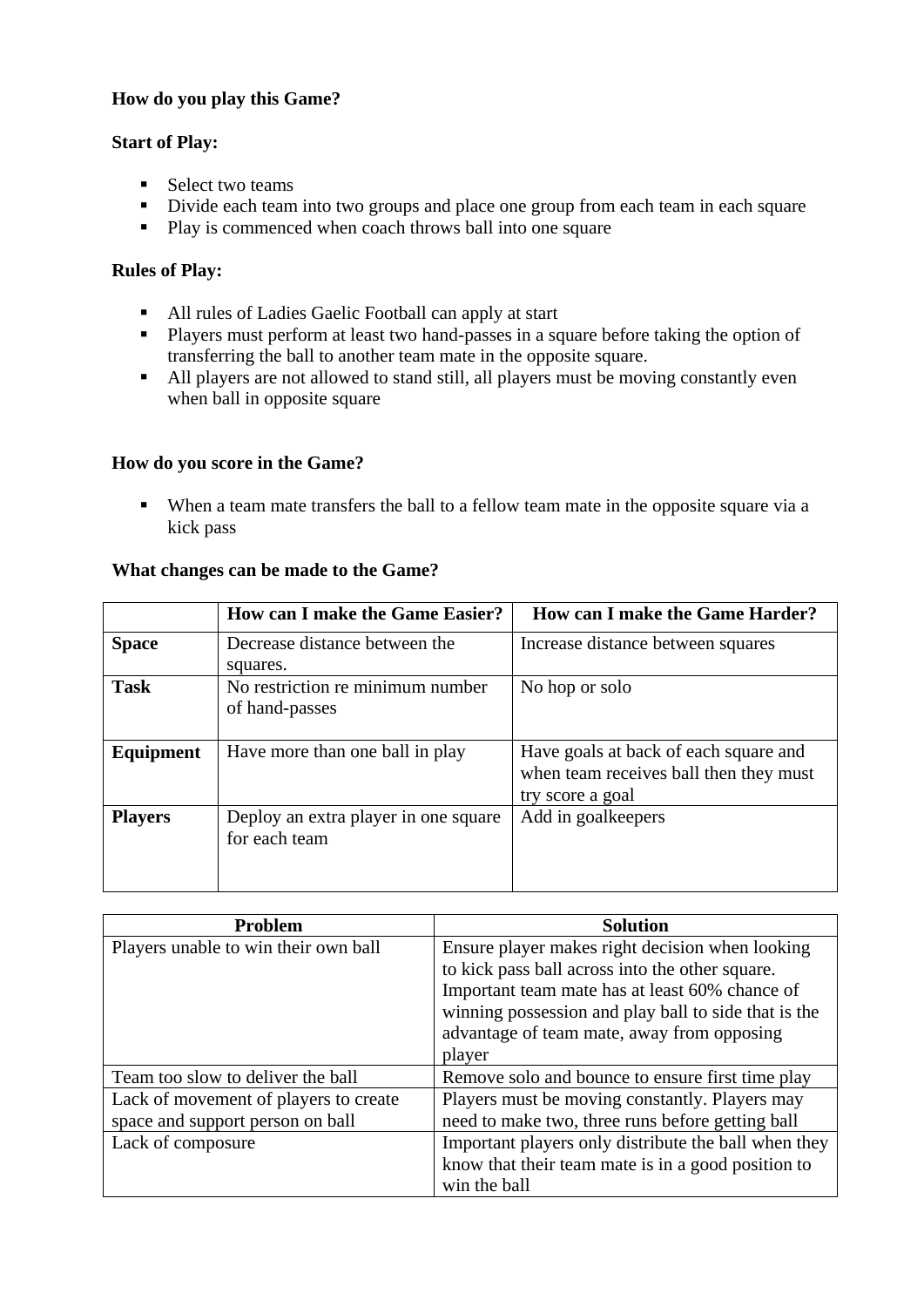### **GAME 2:**



#### **What do I need to set up this Game?**

- Goals
- As many footballs as possible to keep flow of game
- **Goalkeeper**
- $\blacksquare$  Bibs

#### **What will pitch layout look like?**



#### **How do you play this Game?**

#### **Start of Play:**

- $\blacksquare$  Place goalkeeper in the goals
- Identify three or four players that normally play around the middle 8 for your team and place them about 45m from goals
- Divide rest of group into two teams, one team are all forward players, while the other team are defenders
- Coach stands about 60m out with all the footballs
- First three pairings come onto field of play. Rest of players stand beside or behind the goals until first play is completed

#### **Rules of Play:**

- Normal rules of ladies Gaelic football apply
- Coach plays the ball to one of the free players standing on the 45m line. This player then turns and must play ball first time into one of the three forwards who are making runs
- Once outside player has given the ball, she then can join play